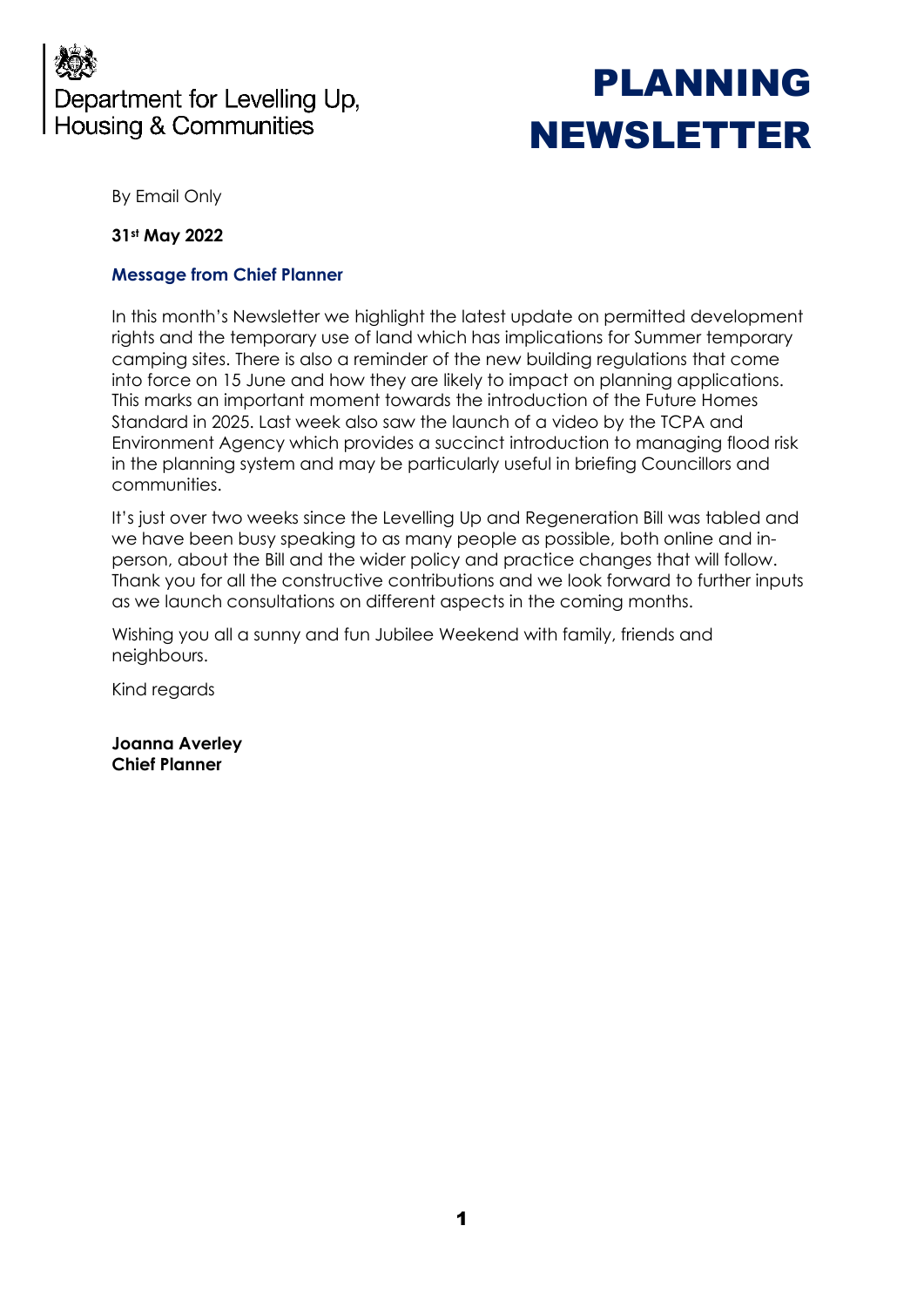

# PLANNING NEWSLETTER

### **Permitted Development Rights: The Temporary Use of Land**

Nationally set permitted development rights allow for the temporary use of land for any purpose for up to 28 days in total in a calendar year, under Class B of Part 4 of the General Permitted Development Order.

To provide greater support to businesses during coronavirus restrictions, the Government introduced a time-limited right which increased the length of time for which land can be temporarily used for other purposes (Class BA of Part 4). This timelimited right ended on 31 December 2021and will not be re-introduced, however the original right remains under Class B of Part 4.

Instead, DLUHC will undertake a consultation on the introduction of a new permitted development right to support pop-up camping for Summer 2023. This will gather evidence on the benefits and impacts of introducing such a right. Details of the consultation will be announced in due course.

In the meantime, anyone who wishes to use a site for a different use for longer than the 28 days allowed under the regulations can apply for planning permission in order to do so. To support tourism and hospitality services in local areas, the Government encourages local planning authorities to take a positive approach in dealing with such applications.

In addition, if a local planning authority feels they could benefit from greater local planning flexibilities, they could consider introducing a Local Development Order (LDO). Details of how to make an LDO are set out in the **Town and Country Planning** [\(Development Management Procedure\) \(England\) Order 2015.](https://www.legislation.gov.uk/uksi/2015/595/contents/made)

#### **New changes to Building Regulations have implications for local planning departments**

The Government has made changes to the Building Regulations which will influence housing design and result in an increase in applications to amend planning approvals.

[Announced in Dec 2021,](https://www.gov.uk/government/news/new-homes-to-produce-nearly-a-third-less-carbon) the [uplift to Part L \(Conservation of Fuel and Power\) and F](https://www.gov.uk/government/publications/building-amendment-regulations-2021-circular-012021)  [\(Ventilation\) of the Building Regulations](https://www.gov.uk/government/publications/building-amendment-regulations-2021-circular-012021) and the new Parts O (Overheating) and S (Infrastructure for charging electric vehicles) come into effect on 15 June 2022. The changes to Part L are a steppingstone to the introduction of the Future Homes Standard in 2025, which is an important contribution to the Government's target to meet net zero emissions by 2050.

Local planning authorities should be aware of the following new and updated regulations which may require changes to building design: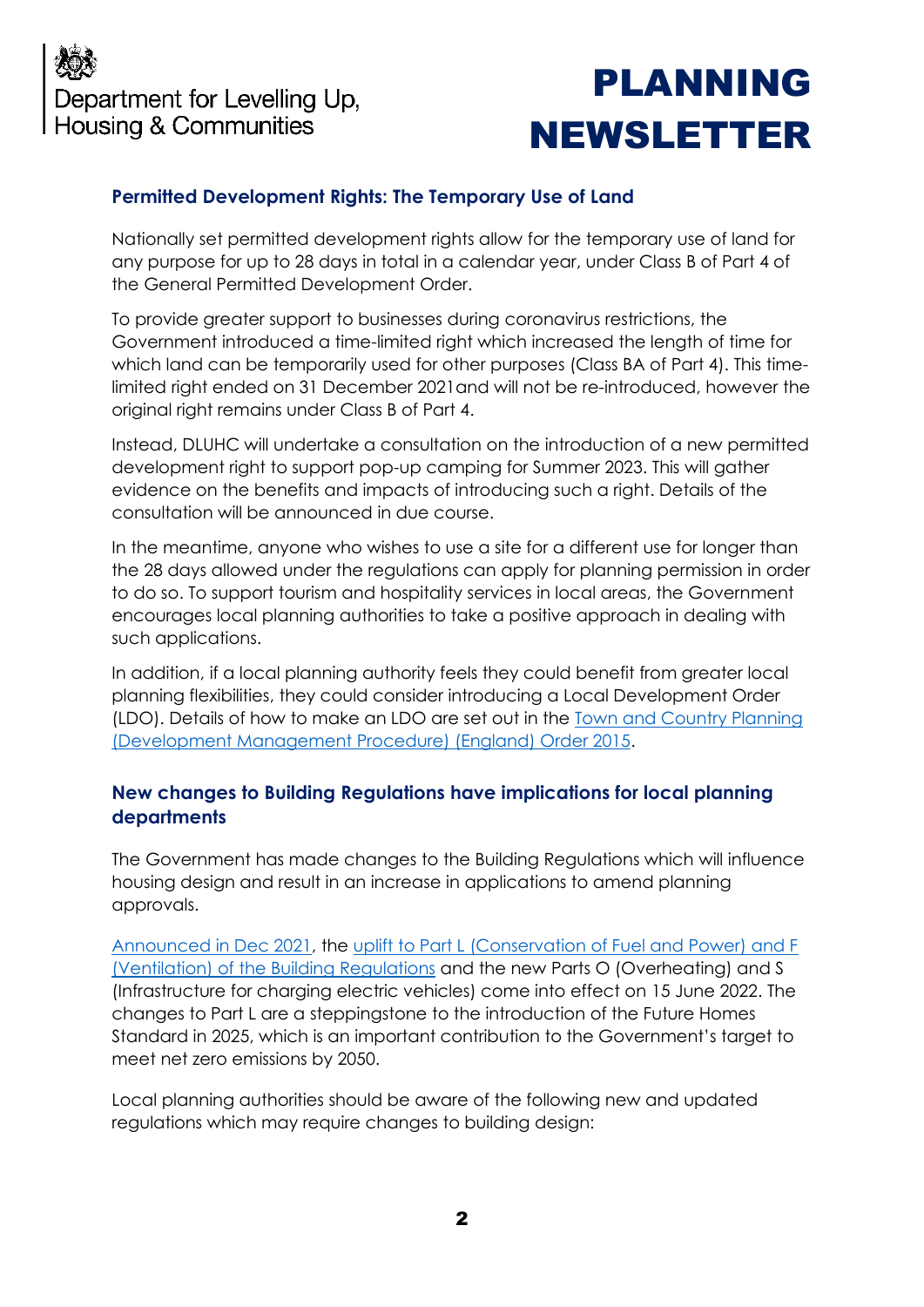## Department for Levelling Up, **Housing & Communities**

## PLANNING NEWSLETTER

- The new overheating requirement (Part O) will necessitate shading and change the amount of glazing in some building designs.
- Part O also requires openable windows that pose a risk falling from height to have a minimum guarding height of 1100mm. This may introduce windows with higher sill heights that are wider, or guarding measures that will be visible externally.
- To pass the new Part L Target Emission Rate, most new homes will need either heat pumps or gas boilers paired with renewable energy generation such as solar panels.
- To pass the new Part L Target Fabric Energy Efficiency rate, some new homes will need to have more insulation in their walls, which will make them thicker. This may result in some replanning of plots on sites and occasionally result in a reduction of the number of units. This target fabric energy efficiency rate may also require a redesign of new homes with room-in-roofs.
- The new infrastructure for charging electric vehicles (Part S) standards will require electric vehicle charge points.

The full set of approved documents can be found [here.](https://www.gov.uk/government/collections/approved-documents) We expect these changes coupled with the new transitional arrangements to cause an increase in the number of planning applications that need amending. The transitional arrangements for the regulations (the means by which older regulations can be applied) apply on a building-by-building basis, not site wide. Therefore, any building that has not been started by June 2023 will need to comply with the new regulations and may need to get re-approved.

Local planning authorities should be aware that new planning applications are likely to exhibit the glazing and shading characteristics outlined above in order to comply with Part O and should take this into account when determining applications.

Please direct any questions to [Enquiries.BR@levellingup.gov.uk.](mailto:Enquiries.BR@levellingup.gov.uk) For further information about the changes, visit:

- <https://www.gov.uk/government/consultations/the-future-buildings-standard>
- [https://www.gov.uk/government/consultations/the-future-homes-standard](https://www.gov.uk/government/consultations/the-future-homes-standard-changes-to-part-l-and-part-f-of-the-building-regulations-for-new-dwellings)[changes-to-part-l-and-part-f-of-the-building-regulations-for-new-dwellings](https://www.gov.uk/government/consultations/the-future-homes-standard-changes-to-part-l-and-part-f-of-the-building-regulations-for-new-dwellings)